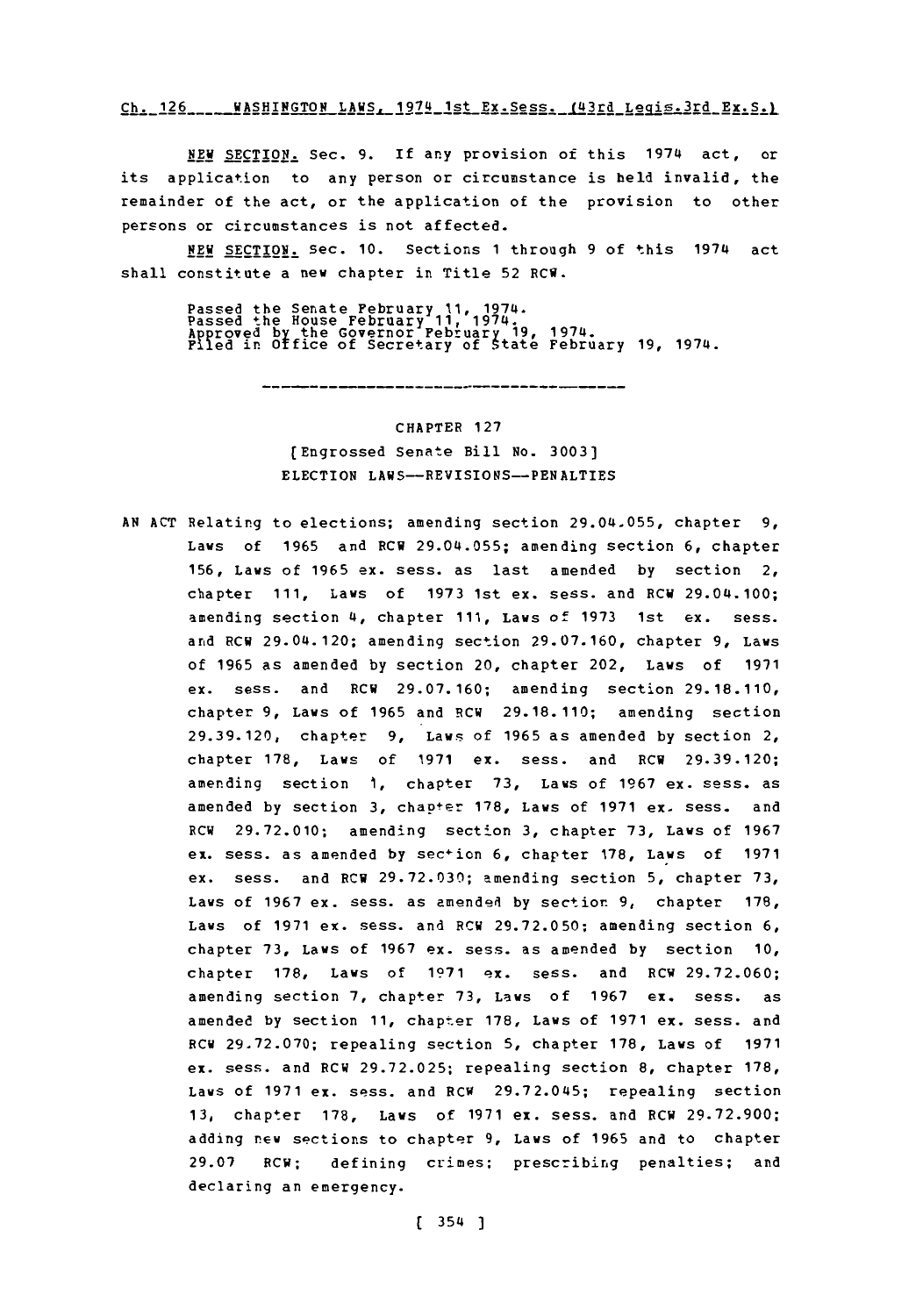**WA1;NTPJ(T0N I.AWSR 1()74 1sqt** IU~r **fL11 yii** *1, vT5* **q-11 C** h **127**

BE IT **ENACTED** BY THE LEGISLATURE OF THE **STATE OF** WASHINGTON:

Section **1.** Section 29.04.055, chapter **9,** Laws of **1965** and RCW 29.04j.055 are each amended to read as follows:

At any primary, regular, or special county, city, town, or district election, the election authority of any such municipality or district may combine, unite, or divide precincts for the purpose of holding such election: PROVIDED, That in the event such election shall be held upon the day of any state primary or state general election held in an even-numbered year this section shall not apply.

Sec. 2. Section **6,** chapter **156,** Laws of **1965 ex.** sess. as last amended **by** section 2, chapter **111,** Laws of **1973** 1st ex. sess. and RCW 29.04.100 are each amended to read as follows:

**All** poll books or current ((precinct)) lists of registered voters shall be public records and be made available for inspection under such reasonable rules and regulations as the county auditor may prescribe. The county auditor shall promptly furnish ((copies **of** any **poll books or)) current ((precinct)) lists or mailing labels of** registered voters in his possession, at- actual reproduction cost, to any person requesting such ((cepies)) information: PROVIDED, That such lists and ((books)) labels shall not be used for the purpose of mailing or delivering any advertisement or offer for any property, establishment, organization, product or service or for the purpose of mailing or delivering any solicitation for money, services or anything of value: PROVIDED, HOWEVER, That such lists and books may be used for any political purpose. In the case **Of** political subdivisions which encompass portions of more than one county, the request may be directed to the secretary of state who shall contact the appropriate county auditors and arrange for the timely delivery of the requested information: PROVIDED, That the secretary of state shall promptly furnish, without cost and upon application therefor, an annual state-wide listing or computer tape of registered voters to the state central committee of any major political party that recetived at least ten percent **of** the total votes cast for the office of president at the preceding presidential election.

Sec. 3. Section 4, chapter 111, Laws of 1973 1st ex. sess. and RCW 29.04.120 are each amended to read as follows:

**(1)** Any person who uses registered voter data furnished under RCW 29.04.100 or 29.04.110 for the purpose of mailing or delivering any advertisement or offer for any property, establishment, organization, product, or service or for the purpose of mailing or delivering any solicitation for money, services, or anything of value shall be \_quilty **2f** 2 felon! punishable **by** imprisonment ip the state penitentiary for a period of not more than five years or a fine of not more **than** five thousand dollars or both such fine and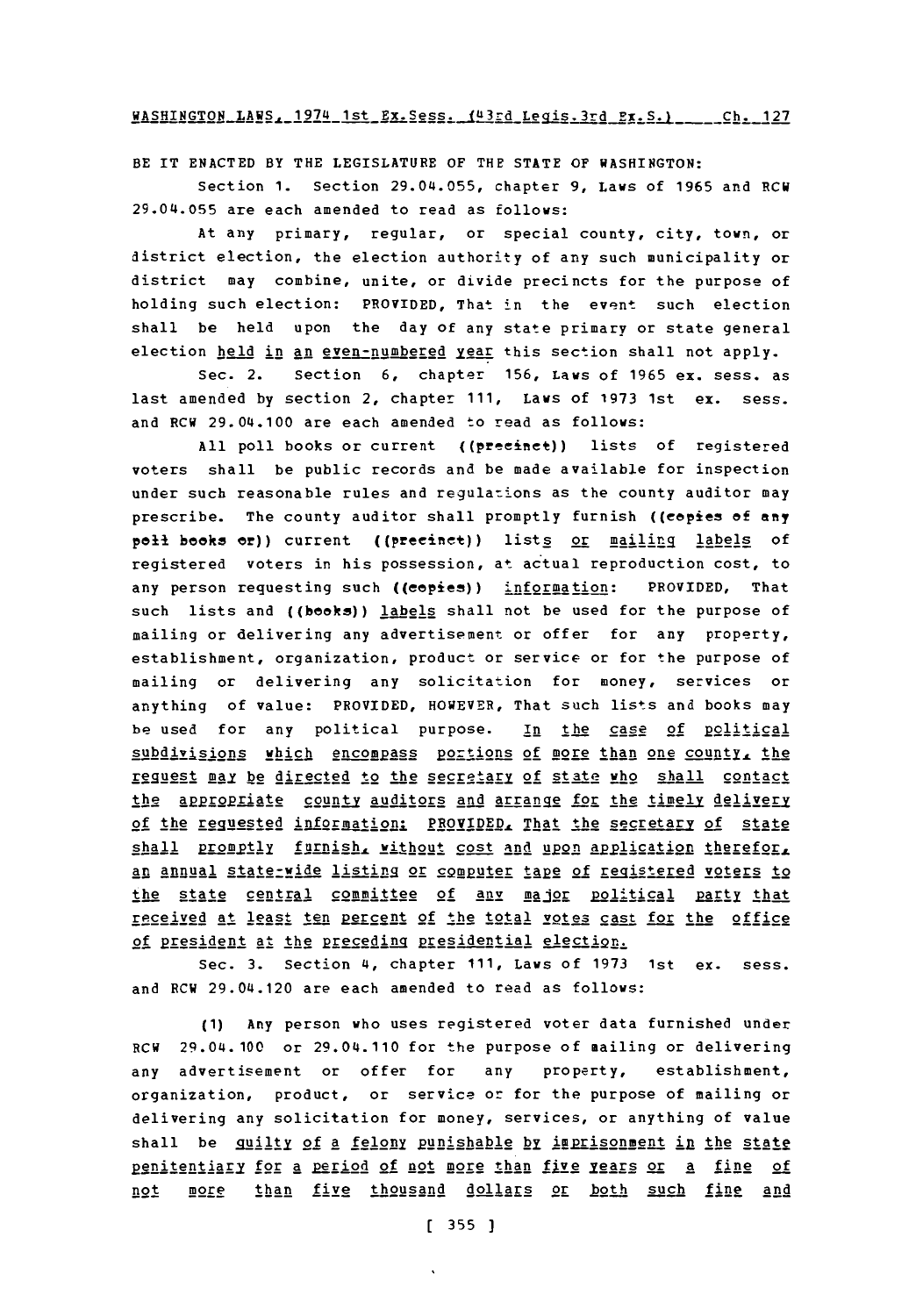### **Ch. 127 -WASHINGTON LAWS. 1974** 1st Ex.Sess..\_\_143rdLegqis.3rd Ex.S.L

imprisonment, and shall be liable to each person provided such advertisement or solicitation, without his consent, for the nuisance value of such person having to dispose of it, which value is herein established at five dollars for each item mailed or delivered to his residence: PROVIDED, That any person who mails or delivers any advertisement, offer or solicitation for a political purpose shall not be liable under this section, unless he is liable under subsection (2). For purposes of this subsection, two or more attached papers or sheets or two or more papers which are enclosed in the same envelope or container or are folded together shall be deemed to constitute one item. merely having a mailbox or other receptacle for mail on or near his residence shall not be any indication that such person consented to receive the advertisement or solicitation. **A** class action may be brought to recover damages under this section and the court may award a reasonable attorney's fee to any party recovering damages under this section.

(2) It shall be the responsibility of each person furnished data under RCW 29.04.100 or 29.04.110 to take reasonable precautions designed to assure that the data is not used for the purpose of mailing or delivering any advertisement or offer for any property, establishment, organization, product or service or for the purpose of mailing or delivering any solicitation for money, services, or anything of value: PROVIDED, That such data may be used for any political purpose. Where failure to exercise due care in carrying out this responsibility results in the data being used for such purposes, then such person shall be jointly and severally liable for damages under the provisions of subsection **(1)** of this section along with any other person liable under subsection **(1)** of this section for the misuse of such data.

Sec. 4. Section **29.07. 160,** chapter **9,** Laws of **1965** as amended **by** section 20, chapter 202, Laws of **1971** ex. sess. and RCW **29.07.160** are each amended to read as follows:

The registration files of all precincts shall be closed against original registration or transfers ((between counties)) for thirty days immediately preceding every election and primary to be **held** in such precincts, respectively((7 hat they shall remain open for an additional fifteen days for transfers of registration from one precinct within the county to another precinct in the same county)).

The county auditor shall give notice of the closing of said files for original registration and transfer **by** one publication in a newspaper of general circulation in the county at least five days before such closing.

Sec. **5.** Section **29.18.110,** chapter **9,** Laws of **1965** and RCW **2Q.18.110** are each amended to read as follows: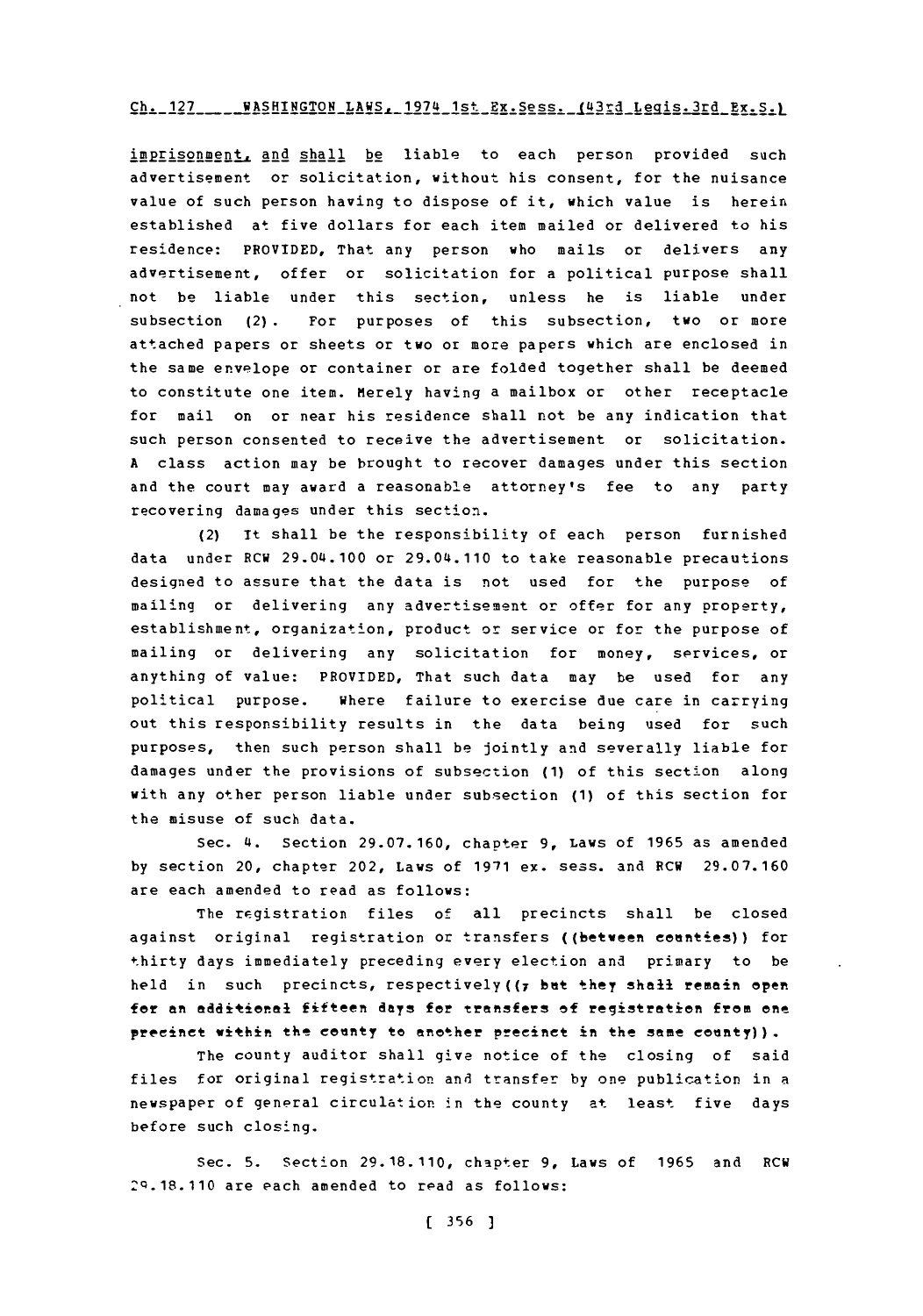# **WASHINGTON LANS.** 1974 1st Ex.Sess. 143rd Legis.3rd Ex **S.1** Ch 127

No candidate for a ((party nomination)) partisan office shall be the party nominee unless he receives a number of votes equal to at least ((ten)) five percent of the ((highest)) total number cast for ((any candidate **eo** his party in the politieel subdivisien in which he is **a** eandidate)) all candidates for the Position sought.

Subject thereto, any person who receives a plurality of the votes cast for the candidates of his party for any office shall be his party's nominee for that office.

If there are two or more positions of the same kind to be filled and more candidates of a party receive a plurality of the votes cast for those positions than there are positions to be filled, the number of candidates equal to the number of positions to be filled who receive the highest number of votes shall be the nominees of their party for those positions.

Sec. **6.** Section **29.39.120,** chapter **9,** Laws of **1965** as amended **by** section 2, chapter **178,** Laws of **1971** ex. sess. and RCW **29.39.120** are each amended to read as follows:

In mailing absent voter's ballots to service voters, the county auditor ((or secretary **of** state)) shall send a copy **of** the official voters' pamphlet with the ballot and a small envelope and letter of instructions together with a larger envelope addressed to the county auditor ((or secretary of state)) and upon which there shall be plainly printed a form in substantially the following language:

#### "DECLARATION

"I do hereby declare under penalty of perjury that I am a citizen of the United States; ((and have checked the applicable **box** belowt

**U))** that I will be at least eighteen **(18)** years of age ((but less than twenty-one **124y** years **of** age **E** or at least twenty-one **p24y** years of age  $\Theta$ )) on the day of ((the next)) this election; that I have been a legal resident of the state of Washington for at least ((one year7 and have established **all** ether residence as regired **by** law; that my last residence in Washington for veting purposes was:

> Name **of** COntyrrrrTy 77 rrrrrr rrTrr7r rrrrT7rrrrrTr Name of city or ton:77rr 77r7rr7 rrrrr7777?rr7rrrrTrrr

Street or number<sub>TrTT7</sub>T<sub>T7</sub>T<sub>T7</sub>+1, Thirty days; and that I am a service voter under the laws of the state **of** Washington.((u **Tf** possible give precinct name or number herezitiiiiiiiiiiiiiiiiiiiii)) I further declare that I am not voting any other ballon of the shate of Washington or of any other state of the United States at this election."

Legislative Distric. ....... **........** Precinct **..........** Dated this **.....** Oay **of ..........., 19...**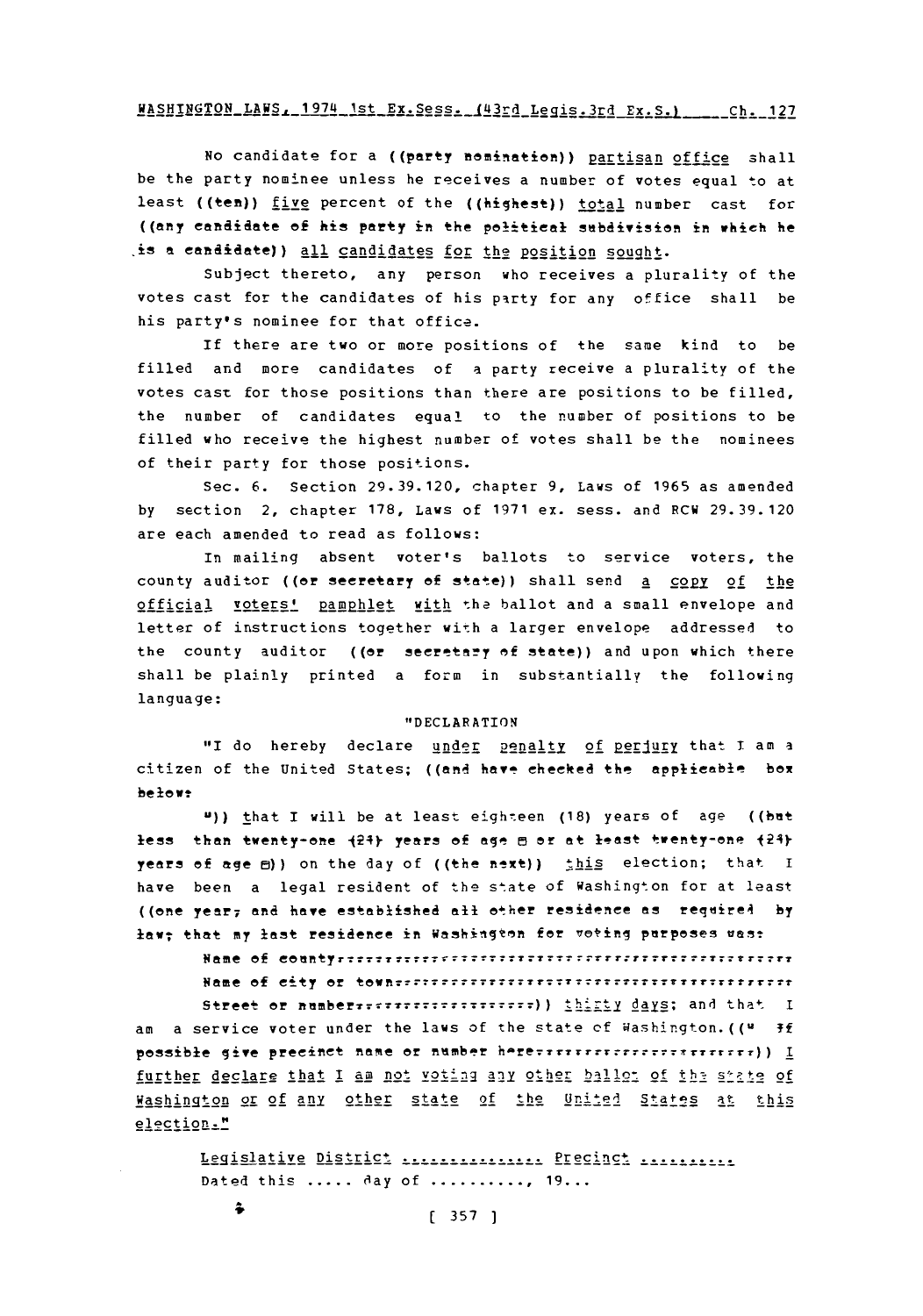Ch. 127 ... WASHINGTON LAWS, 1974 1st Ex. Sess. 143rd Legis.3rd Ex. S.1

| Print mame for          | Signature of applicant |
|-------------------------|------------------------|
| positive identification |                        |

 $\label{def:1} \begin{minipage}{0.9\textwidth} \begin{minipage}{0.9\textwidth} \centering \begin{minipage}{0.9\textwidth} \centering \end{minipage} \begin{minipage}{0.9\textwidth} \centering \begin{minipage}{0.9\textwidth} \centering \end{minipage} \begin{minipage}{0.9\textwidth} \centering \end{minipage} \begin{minipage}{0.9\textwidth} \centering \begin{minipage}{0.9\textwidth} \centering \end{minipage} \begin{minipage}{0.9\textwidth} \centering \end{minipage} \begin{minipage}{0.9\textwidth} \centering \begin{minipage}{0.9\$ Artcle **V17** section 4 **of** the state eonstttion providest **For** the purpose of voting and eligibility to office; no person shall be deemed to have gained **a** residence **by** reason **of** his presenee7 **Or** lost it **by** reason of his absence; while in the civil or military service **of** the state or of the United States; nor while **a** studente at any institation of learning; nor while engaged in the navigation of the **waters of this state or of the United States; or of the high seas. V77T777777** ..............................?T7TTTTTT7TTT7T7?T77))

Any person making a false statement in his declaration is guilty of perjury.

Sec. **7.** Section **1,** chapter **73,** Laws of **1967** ex. sess. as amended **by** section **3,** chapter **178,** Laws of **1971** ex. sess. and RCW **29.72.010** are each amended to read as follows:

As used in this chapter:

 $($ ( $+$ )) "New resident" means a person qualified to vote for presidential and vice-presidential electors as provided **by** this chapter and the laws of the United States( $(t)$ 

12) ugpeeial vateru means **a** persen qualified to vote for presidential and vice-presidential of fices or electors and the office **of** United States senator **and** Unied States representative as provided **by** this chapter amd the laws **of** the United States)).

Sec. **8.** Section **3,** chapter **73,** Laws of **1967** ex. sass. as amended **by** section **6,** chapter **178,** Laws of **1971** ex. sass, and BCW **29.72.030** are each amernded to read as follows:

**All** voting as provided **by** this chapter shall he **by** mail through the use of a ((special voter ballot or)) new resident presidential ballot issued **by** the secretary of state.

insofar as applicable, the voting procedure for a new resident to cast a presidential ballot **((aRd** for speeial voters to east **a** special ballet<sub>7</sub>)) shall be substantially the same as for civilian absentee voting as provided in chapter **29.36** RCW but the secretary of state shall make such revisions that are necessary to carry out the purpose of this chapter, including but not limited to, the following:

**(1) A** new resident must execute an official application form as prescribed by RCW 29.72.040, as now or hereafter amended, as a prerequisite to obtaining a ballot;

(2) **((A** special woter must exeette an official application form as preseribed **by REV** <sup>29</sup> 7 72re45 aR a prerequisite to obtaining **<sup>a</sup>** ballet:

**. ( 358 1** *Ii*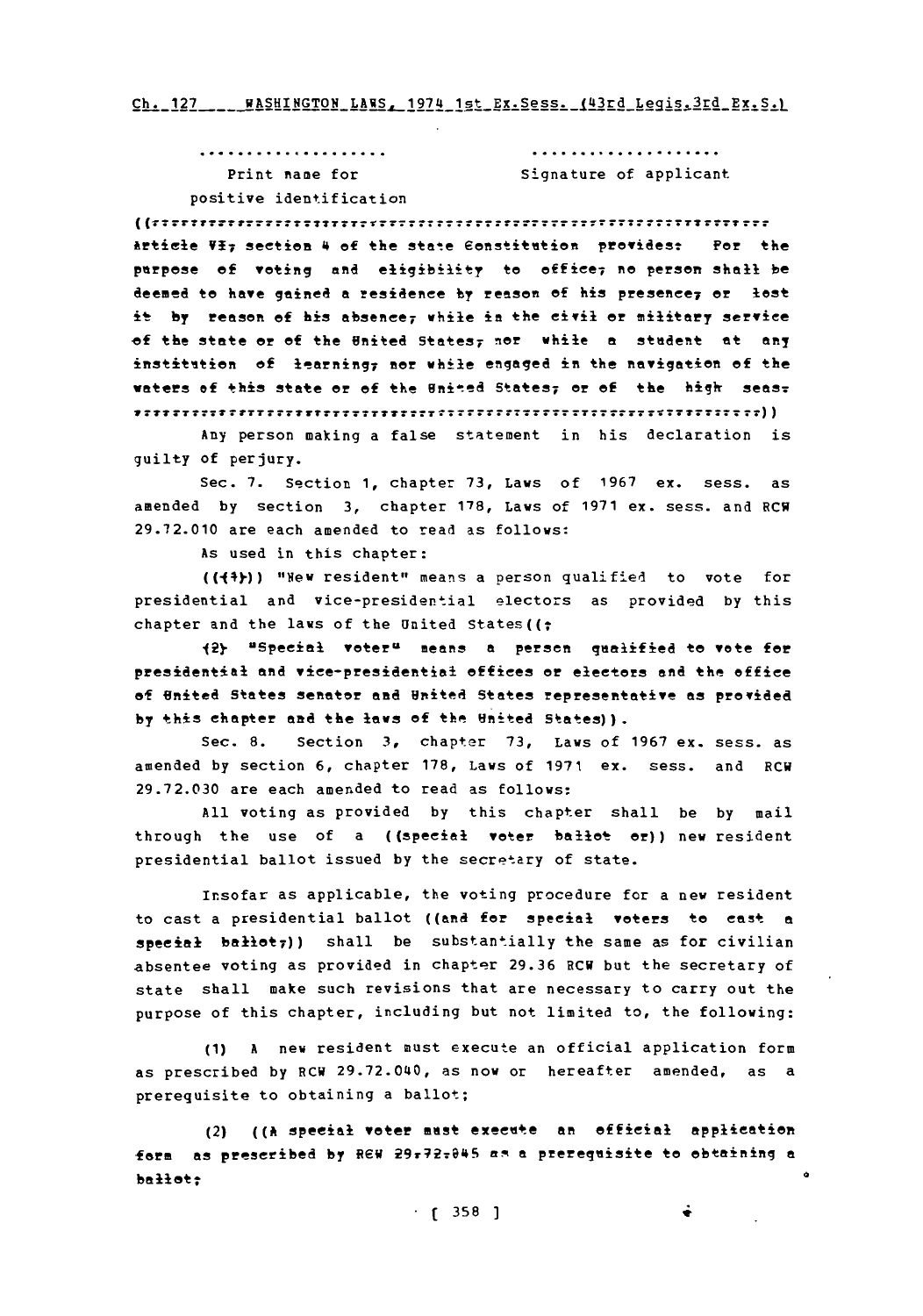## WASHINGTON LAWS, 1974 1st Ex.Sess., 4113d klis .3rd **EX.S.)** h 2 **gh 127**

**13y)) All** such signed application forms must be received **by** the secretary of state no later than the day prior to the election concerned. In order to be valid, all ballots must be voted and postmarked no later than the day of the election and received **by** the secretary of state no later than the fifteenth day following the election;

((14)-)) **\_Ql** The state canvassing board as prescribed in RCW **29.62.100** shall perform the preliminary tasks and be responsible for the count of the new resident presidential ballots ((and the special voter ballets)) in the same manner as the county canvassing board performs in the count of absentee ballots as provided in chapter **29.36** RCW. In~ the event any member of the state canvassing board cannot appear in person, his assistant or deputy may serve in his place;

 $(1.45)$ )  $(4)$  The actual count of the new resident presidential ballots ((and special voter ballots)) shall be done by teams, each consisting of four persons, and equally representing each major political party as provided **by** RCW 29.54.043. The secretary of state shall determine the number of such counting teams to be used and shall employ such persons as needed from lists of names submitted **by** the state chairman of each major political party. The compensation of such persons shall be the same as those employed **by** the Thurston county canvassing board to count absentee ballots: PROVIDED, That all votes allowed to be cast **by** the provisicns of this chapter may be cast **by** "ballot card" and counted **by** "vote tally system" as those terms are defined in chapter 29.34 RCW, as now or hereafter amended; and

**((16y~)) J5l** The tallying of the new resident presidential ballot ((and special voter ballot)) shall be by county and upon the conclusion and certification of such count, the appropriate election figures shall be added to the vote cast on each position as reported to the secretary **of** state **by** each county auditor. Such adjusted totals shall then constitute the official election returns of the respective counties.

Sec. **9.** Section **5,** chapter **73,** Laws of **1967** ex. sess. as amended **by** section **9,** chapter **1'8,** Laws of **1971 ex.** sess. and **PCW 29.72.050** are each amended to read as follows:

The wording of the voter's affidavit appearing upon the preaddressed return envelope shall be substantially the same as the wording of the official application as contained in RCW 29.72.040  $((or 29.72.045))$ .

Such declaration properly executed is hereby declared to be a full and complete registration of the new resident ((or special voter)) concerned but only for the purposes of this chapter and the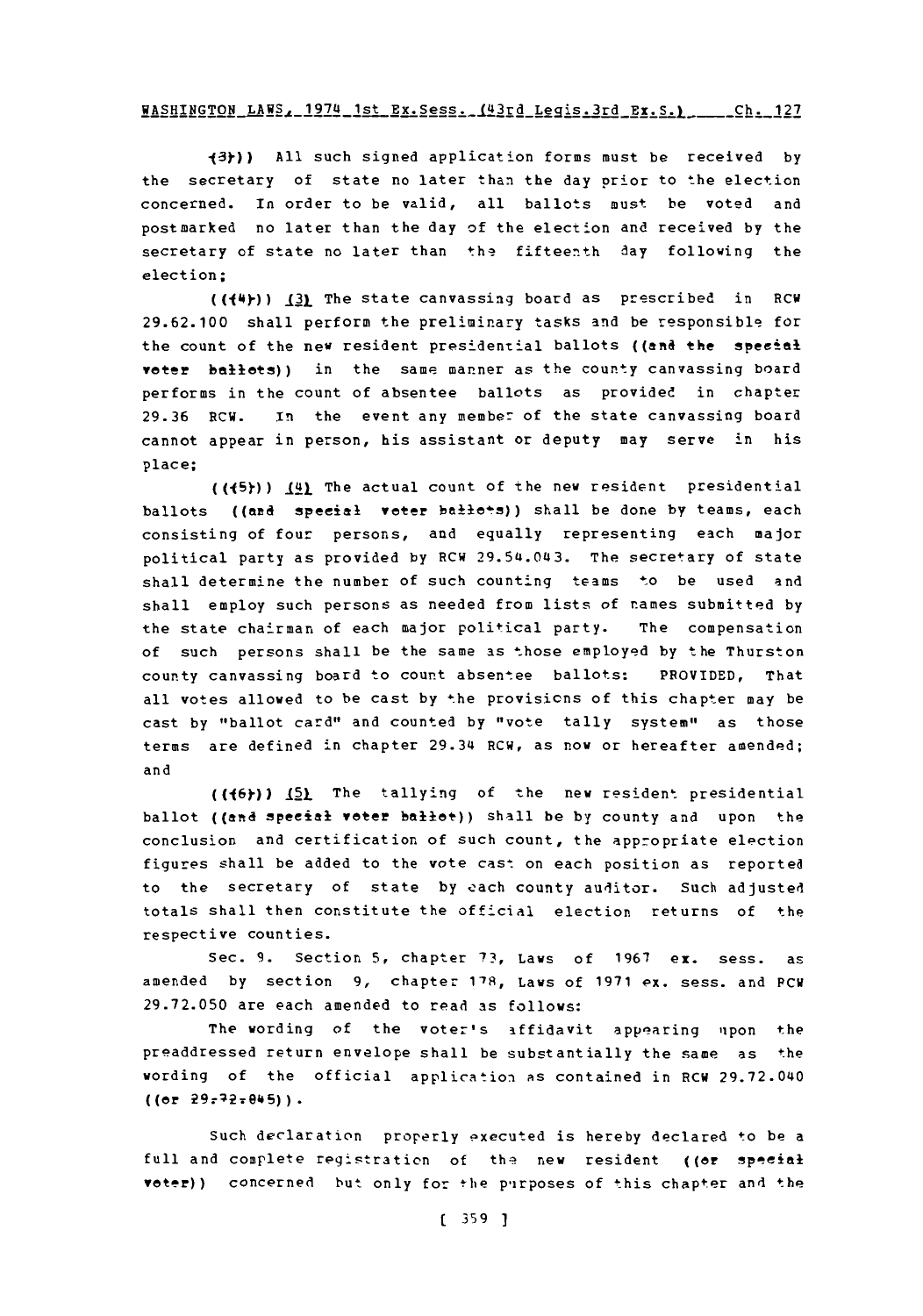#### Ch. 127 ... BASHINGTON LAWS. 1974 1st Ex. Sess. 143rd Legis.3rd Ex. S. 1

election for which it is submitted ((: PROVIBBB<sub>7</sub> That a special voter application properly executed and timely received shall be sufficient for both the primary and general election of that year)).

Sec. **10.** Section **6,** chapter **73,** Laws of **1967** ex. sess. as amended **by** section **10,** chapter **178,** Laws of **1971** ex. sess. and RCV **29.72.060** are each amended to read as follows:

The signed applications of the new residents ((and special vetors)) received by the secretary of state shall be available for public inspection under such reasonable rules and regulations as may be prescribed therefor.

Sec. **11.** Section **7,** chapter **73,** Laws of **1967** ex. sess. as amended **by** section **11,** chapter **178,** Laws of **1971** ex. sess. and ECU **29.72.070** are each amended to read as follows:

The secretary of state shall be responsible for furnishing all election supplies necessary to carry out the purposes of this chapter, including but not limited to ballots, envelopes, voting instructions and application forms.

The sets of envelopes used for mailing such ballots shall be patterned after the envelopes as provided **by** RCN **29.36.030** for the voting of absentee ballots.

The secretary of state shall determine the size of envelopes, dimensions of ballots and voting instructions, and may revise the wording of forms and affidavits whenever in his judgment such changes shall best serve the voting procedure for new residents ((and special veters)).

*NEW1* **SECTION.** Sec. 12, There is added to chapter **9,** Laws of **1965** and to chapter **29.07** RCR a new section to read as follows:

Each county auditor shall establish, on or before July **1, 1975,** and maintain a computer file on magnetic tape or disk, punched cards, or other form of data storage containing the records of all registered voters within the county: PROVIDED, That an auditor in a county with more than **150,000** registered voters may decline to comply with the provisions of all or none of sections **1, 4, 12, 13, and 14** of this act. Where it is necessary or advisable, the auditor may provide for the establishment and maintenance of such files **by** private contract or through interlocal agreement as provided **by** chapter 39.34 8CH, as it now exists or is hereafter amended. The computer file shall include, but not be limited to, each voter's name, residence address, sex, date of registration, applicable taxing district and precinct codes and the last date on which the individual voted. The county auditor shall subsequently record each consecutive date upon which the individual has voted and retain at least the last five such consecutive dates: PROVIDED, That if the voter has not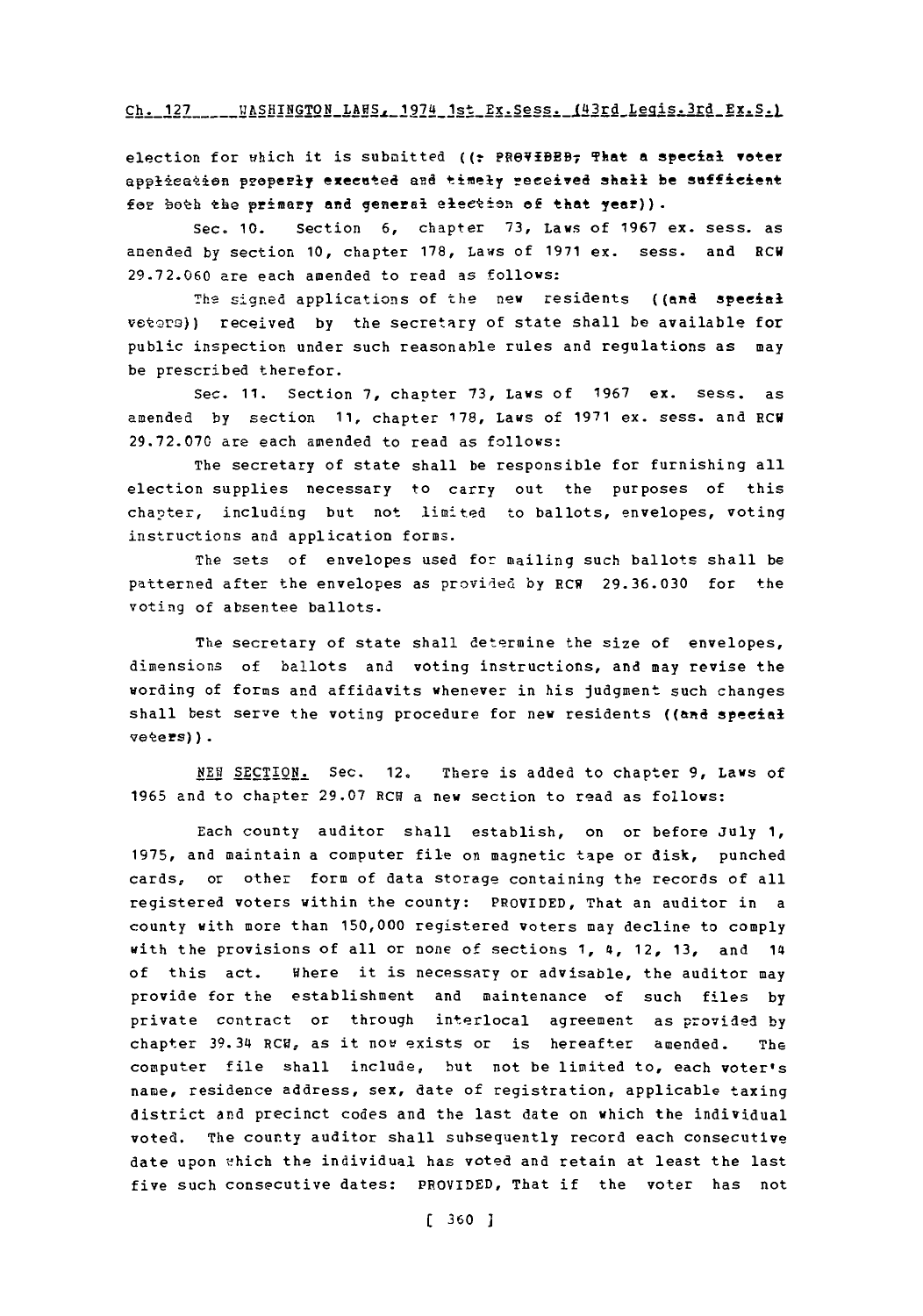WASHINGTON **LAWS,** 1974 1St Ex.Sess, (43rd Lpaig-Ird **Ex.S-i 1 Ch.**  rh- **177**

voted at least five times since establishing his current registration record, only the available dates shall be included.

**NEW SECTION.** Sec. **13.** There is added to chapter **9,** Laws of 1965 and to chapter 29.07 RCW a new section to read as follows:

There is established in the general fund an account, entitled the voter registration assistance account, to be used to compensate county auditors for unrecoverable costs incident to the establishment and maintenance of voter registration records on electronic data processing systems. For establishment of such systems, county auditors in counties with fewer than thirty thousand registered voters at the time of the most recent state general election shall be paid thirty cents per registered voter from the voter registration assistance account. For maintenance of such voter registration files, county auditors in counties with fewer than ten thousand registered voters at the time of the most recent state general election shall be paid thirty cents per registered voter per year from the voter registration assistance account: PROVIDED, That prior to July **1, 1975,** the secretary of state shall pro rate the maintenance subsidy for each county under such rules and regulations as he may prescribe to reflect the portion of the year or years during which the information on the computer file must be updated and maintained.

**NEW SECTION.** Sec. 14. There is added to chapter **9,** Laws of **1965** and to chapter **29.07** RCW a new section to read as follows:

The secretary of state, as chief election officer, shall adopt rules and regulations, not inconsistent with the provisions of this chapter to:

**(1)** Facilitate the establishment and maintenance of voter registration records **by** county auditors and the use of voter registration information in the conduct of elections; and

(2) Establish standards and procedures for the establishment and maintenance of voter registration records on electronic data processing systems.

He shall provide planning, coordination, training and other assistance in the conversion of voter registration files to maintenance **by** electronic data processing and he shall administer the voter registration assistance account.

**NEW SECTION.** Sec. **15.** The following acts or parts of acts are each hereby repealed:

**(1)** Section **5,** chapter **178,** Laws of **1971** ex. sess. and RCU **29 .72. 02 5;**

(2) Section **8,** chapter **178,** Laws of **1971** ex. sess. and RCU **29.72.045;** and